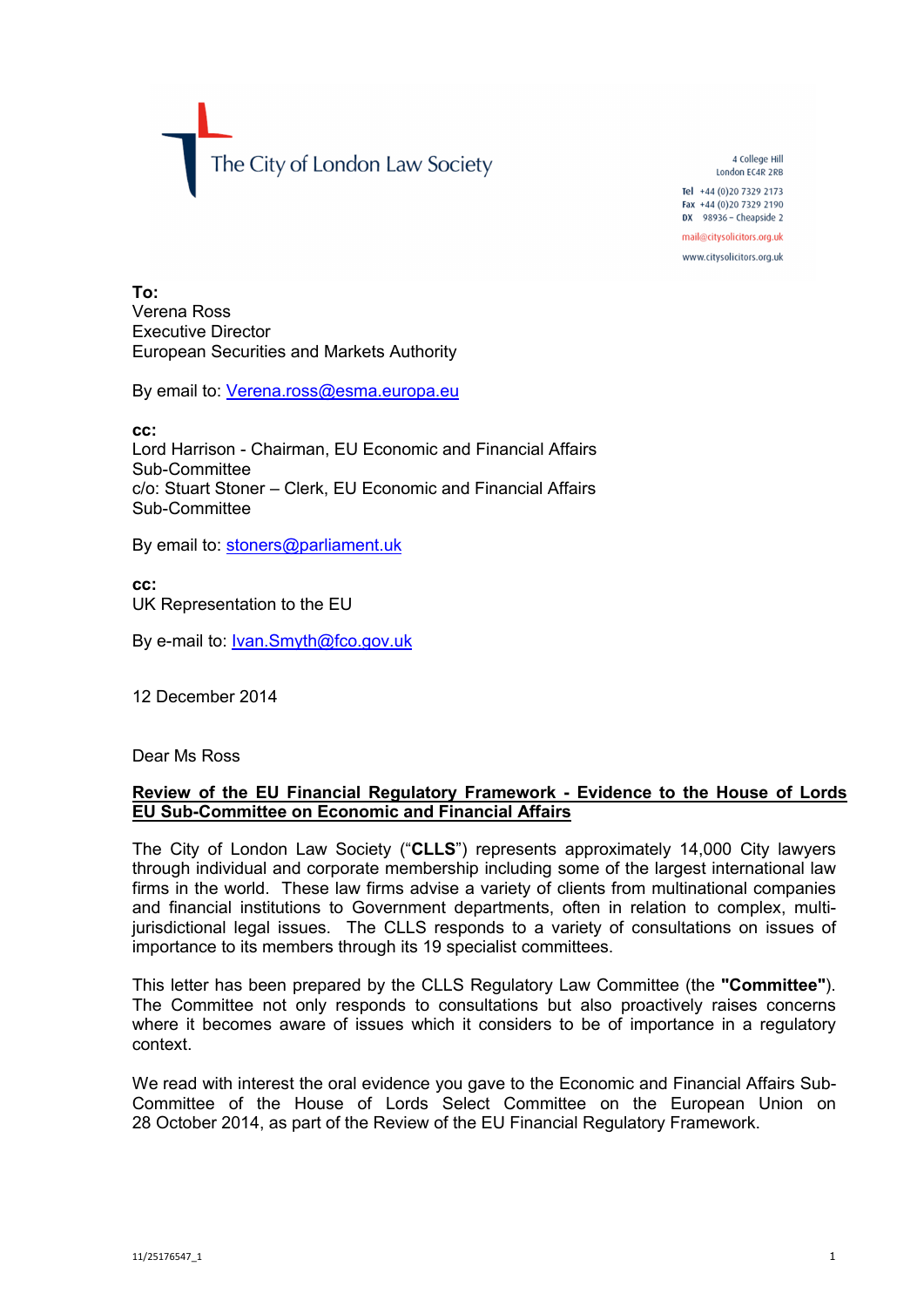We fully recognise the challenges that ESMA has faced and to some extent continues to face in its level 2 work. We believe many difficulties in recent years have arisen because Directives and Regulations "hardwire" certain implementation dates at a point when it is simply unknown (and unknowable) as to whether there is any prospect of the necessary secondary legislation being made in the time frame envisaged. Slippages at the ESMA and European Commission (the "Commission") level in relation to the production of secondary legislation then impact badly and unfairly on firms who suffer from the fact that the implementation date is fixed even though the legislation has barely been made. Some examples of these issues are highlighted in our response to the HMT Review of the Balance [of Competences \(Single Market: Financial Services and the Free Movement of Capital -](http://www.citysolicitors.org.uk/attachments/article/106/20140217 -v6-CLLSR_-_Response_to_HMT_Review_of_the_Balance_of_Compet.pdf) Call for Evidence)

We strongly support ESMA's Public Statement of Consultation Practices and its preference for holding at least two rounds of consultation, having open hearings, and allowing sufficient time for responses. We agree that Directives and Regulations should be drafted so that there is a simple process for changing such dates and would support ESMA's request for the inclusion of more flexible deadlines which move with the finalisation of the legislation.

We acknowledge that ESMA's task in seeking to understand the drivers for the inclusion of certain legal provisions in the legislation at level 1 can be difficult, and that the legislative intention is not always as clear as it should be on the face of the legislation. We were however somewhat troubled by the suggestion in your evidence that in order to enable you to fully understand what the co-legislators really intended when they drafted a certain piece of legislation, ESMA should be more involved in the level 1 process and in particular more closely associated with some of the debates. Although it is not entirely clear precisely what you had in mind, we would be most concerned if an organisation that is not directly or formally part of the EU legislative process were to purport to become an interpreter or arbiter of legislative intent (or at least of legislative intent as perceived by the particular ESMA attendees), without formal accountability or full transparency, on the basis of access to private debates.

It seems to us that, to the extent that the legislative intention cannot be discerned from the text, the fault lies squarely in the legislation that fails to deliver clarity and certainty. The appropriate remedy must surely be to improve the quality of the primary legislation, and of the process that delivers such legislation, which should be more transparent and accessible. Whether or not that can be achieved in the near term, it would seem to us a wholly inappropriate use of ESMA's limited resources to field individuals of the calibre required to make sense of the debates and record in an accessible and usable form the material required, perhaps several years later, to support ESMA's endeavours in developing level 2 and level 3 measures.

Furthermore, the nature of the compromises struck in reaching agreement on Parliamentary and Council texts, and subsequently in trilogue, is such that there may be no common intention. A particular form of words may settle a point precisely because the words are ambiguous in intention as much as literal meaning (and can therefore support alternative, even opposing, purposes) or because they avoid a clear intention of other words which were obstructing agreement.

We do however agree that it would be sensible for ESMA to be consulted at an early stage, in particular by the Commission, but potentially also by the co-legislators, about proposed legislative provisions which would require ESMA to develop draft regulatory or implementing technical standards, or provide technical advice in relation to proposed delegated acts, both as to timing and as to proposed remit or scope.